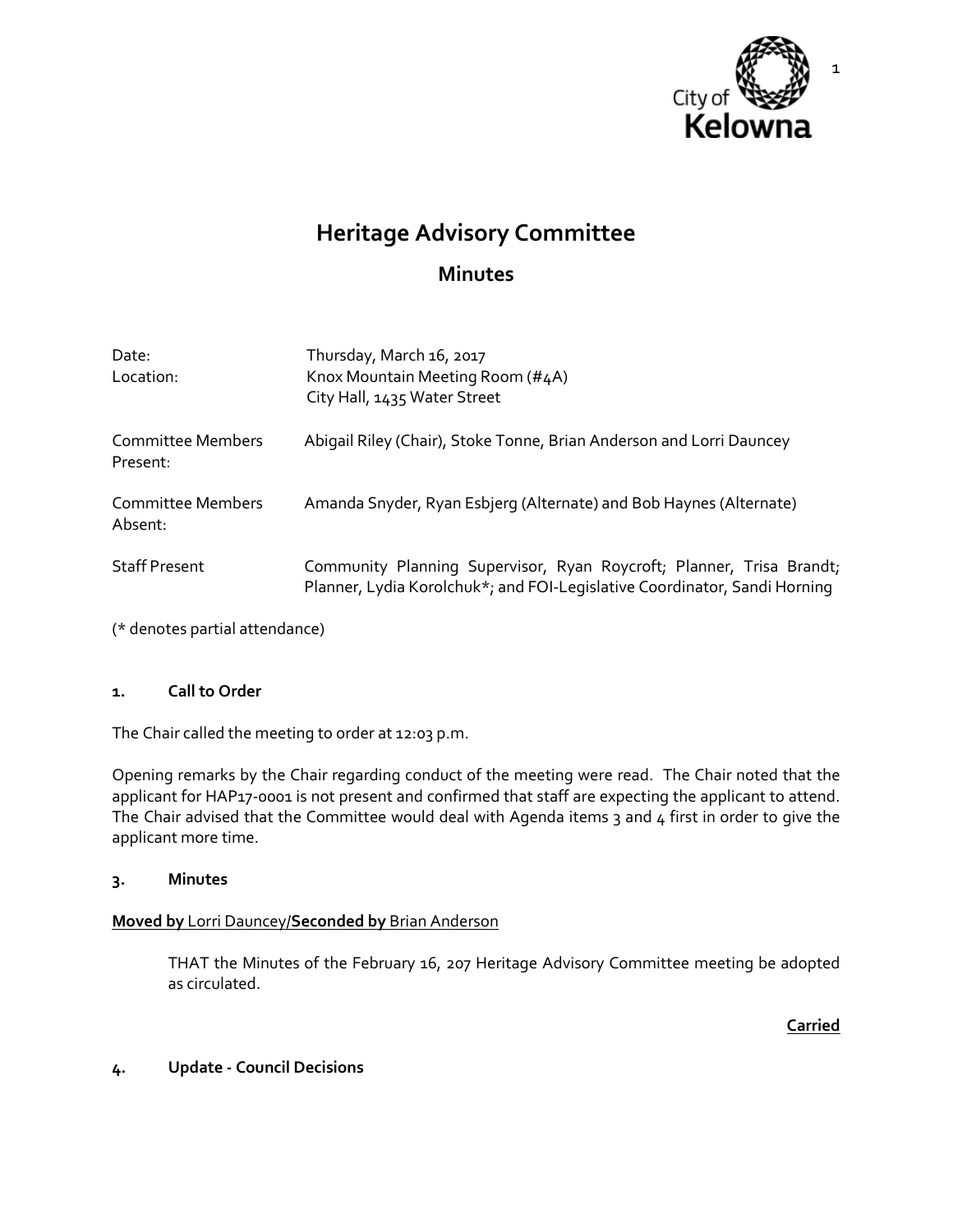## Staff:

- Advised that the Heritage Revitalization Agreement with respect to 1449 Ethel Street is on the March 20, 2017 Council Agenda for Initial consideration.
- Advised that the Heritage Alteration Permit for 370 Burne Avenue is on the March 21, 2017 Council Agenda for consideration.
- Advised that the Thomson Farm Bylaw was adopted on March 6, 2017.
- Advised that 1985 Knox Crescent was approved for the carriage house and HAP for the second story on the primary dwelling. However, during the Building Permit process, it was discovered that the primary dwelling foundation cannot support a second storey. As a result, the applicant has redesigned to a single storey and applied for a new HAP. This will be presented to the Committee at the April meeting.
- Advised that a Stop Work Order has been placed on 1989 Abbott Street as the building on the property has been largely demolished. The City is currently considering enforcement options against the property owner. Staff will keep the Committee advised as this matter moves forward.

## **2. Applications for Consideration**

## **2.1 2210 Abbott Street, HAP17-0001 - Richard, Judith & Craig Mohr**

## Staff:

- Displayed a PowerPoint presentation summarizing the Heritage Alternation Permit application with respect to the form and character of semi-detached housing and detached accessory buildings, including variances for site coverage, height and setbacks.
- The subject property is "Early Suburban" style with a dominant block style of "Late Arts and Crafts".
- Advised that there are other flat roof and modern homes in the area.
- Advised that a Development Permit was previously approved on the lot for a duplex which included a variance for the height of the accessory building and setback variances.
- The project details include:
	- o Modern design;
	- o "Frank Lloyd Wright Falling Water" inspiration;
	- o Horizontal planes;
	- o Stone columns;
	- o Mix of stone, stucco and glass;
	- o Detached accessory building:
		- Two single car garages;
		- **Two bonus rooms;**
	- o Opaque stucco walls around property line.
- Advised that upon staff's review of the requested variances, it was noted that an additional variance was overlooked and is required, being a variance to the Lake Okanagan Sight Line.
- Confirmed that the variances being requested include:
	- o Semi-detached dwellings:
		- Height 3 stories proposed, 2.5 required
		- Setback 2.3m proposed, 4.5m required
	- o Accessory buildings:
		- Height 5.95m proposed, 4.5m maximum
		- Setback 1.2m proposed, 9.0m required
	- o Site Coverage 62% proposed, 60% required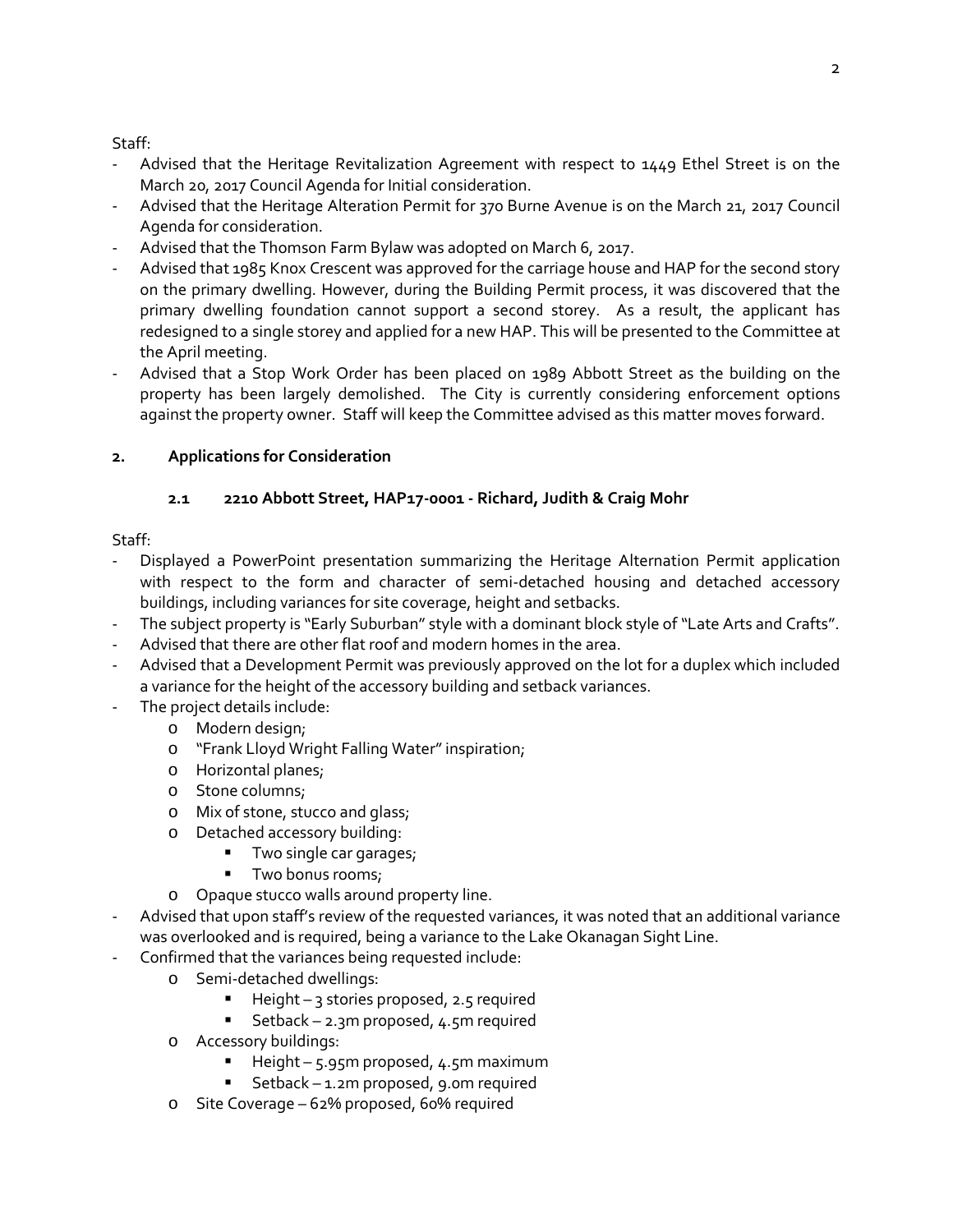- o Lake Okanagan Sight Line (adjacent property).
- Staff are seeking a recommendation to Council regarding HAP17-0001 with respect to:
	- o Form and Character;
	- o Heritage Conservation Area Guidelines;
	- o Variances requested for:
		- **Height;**
		- **Setbacks;**
		- **Site Coverage;**
		- **Lake Okanagan Sight Lines.**
- Responded to questions from the Committee Members.
- Clarified the number of parking spaces proposed:
	- o 4 for each unit (minimum required is 2 for each unit).
- Clarified the height variance as relating to the number of stories rather than maximum height of 9.5m.
- Displayed a number of renderings for the subject property.

## HAC Discussion:

- Each Committee Member provided individual comments regarding the application.
- Expressed a concern regarding the accessory buildings and the severe impact to the streetscape.

#### **Moved by** Stoke Tonne/**Seconded by** Brian Anderson

THAT the Heritage Advisory Committee recommends that Council support Heritage Alteration Permit Application No. HAP17-0001 for the property located at 2210 Abbott Street for the form and character of semi-detached housing in the Heritage Conservation Area subject to considering breaking up the symmetry of the primary residence and the articulation of the building halves form both the lake and street.

#### **Defeated**

Abigail Riley and Lorri Dauncey – Opposed.

## **Moved by** Brian Anderson/**Seconded by** Lorri Dauncey

THAT the Heritage Advisory Committee recommends that Council not support Heritage Permit Application No. HAP17-0001 for the property located at 2210 Abbott Street to:

- vary the maximum number of stories of a semi-detached dwelling from 2.5 stories permitted to 3 stories proposed;
- vary the minimum front yard setback for a detached accessory building from 9.0m permitted to 1.2m proposed;
- vary the minimum side yard setback for a flanking street from 4.5m permitted to 2.31m proposed;
- vary the maximum site coverage including buildings, driveways and parking from 60% permitted to 62.4% proposed;
- vary the maximum height of an accessory building from 4.5m permitted to 5.95m proposed; and
- vary the Lake Okanagan Sight Line (adjacent property).